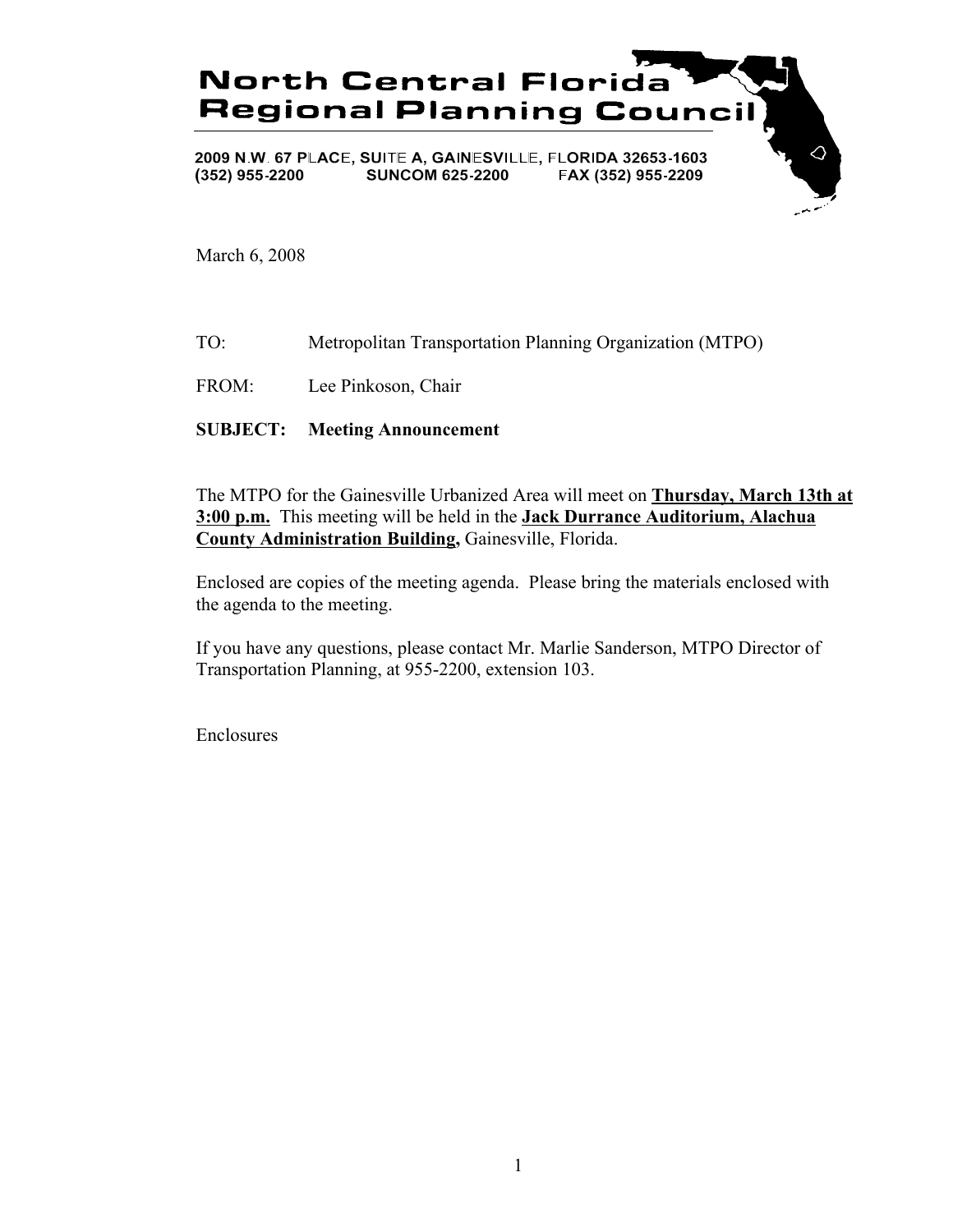

## **AGENDA**

# **METROPOLITAN TRANSPORTATION PLANNING ORGANIZATION FOR THE GAINESVILLE URBANIZED AREA**

**Jack Durrance Auditorium Thursday, 3:00 p.m.** Alachua County Administration Building March 13, 2008 **Gainesville, Florida**

## **STAFF RECOMMENDATION**

| Page $*3$            | I.  | <b>Approval of the Meeting Agenda</b><br>and Consent Agenda                                           | <b>APPROVE BOTH AGENDAS</b>                              |
|----------------------|-----|-------------------------------------------------------------------------------------------------------|----------------------------------------------------------|
|                      |     | <u>The MTPO needs to review and approve both agendas</u>                                              |                                                          |
| Page $*43$           | П.  | SW 62 <sup>nd</sup> Boulevard Connector                                                               | <b>APPROVE JOINT TAC/STAFF</b><br><b>RECOMMENDATIONS</b> |
|                      |     | <u>The MTPO is being asked to approve a recommended corridor and the</u><br>priority interim projects |                                                          |
| <b>Back</b><br>Cover | Ш.  | <b>Next MTPO Meeting</b>                                                                              | <b>AGREE TO MEET ON APRIL 10TH</b>                       |
|                      |     | The next MTPO meeting is currently scheduled for April 10th at 3:00 p.m.                              |                                                          |
|                      | IV. | <b>Comments</b>                                                                                       |                                                          |
|                      |     | MTPO Members*<br>$\mathsf{A}$                                                                         |                                                          |
|                      |     | <b>Citizen Comments</b><br>B.                                                                         |                                                          |

C. Chair's Report (if necessary)\*

Please bring the enclosed materials to the meeting. If you have any questions regarding the agenda items or enclosed materials, please contact Mr. Marlie Sanderson, MTPO Director of Transportation Planning, at 955-2200, Extension 103.

\*No handout included with the enclosed agenda material.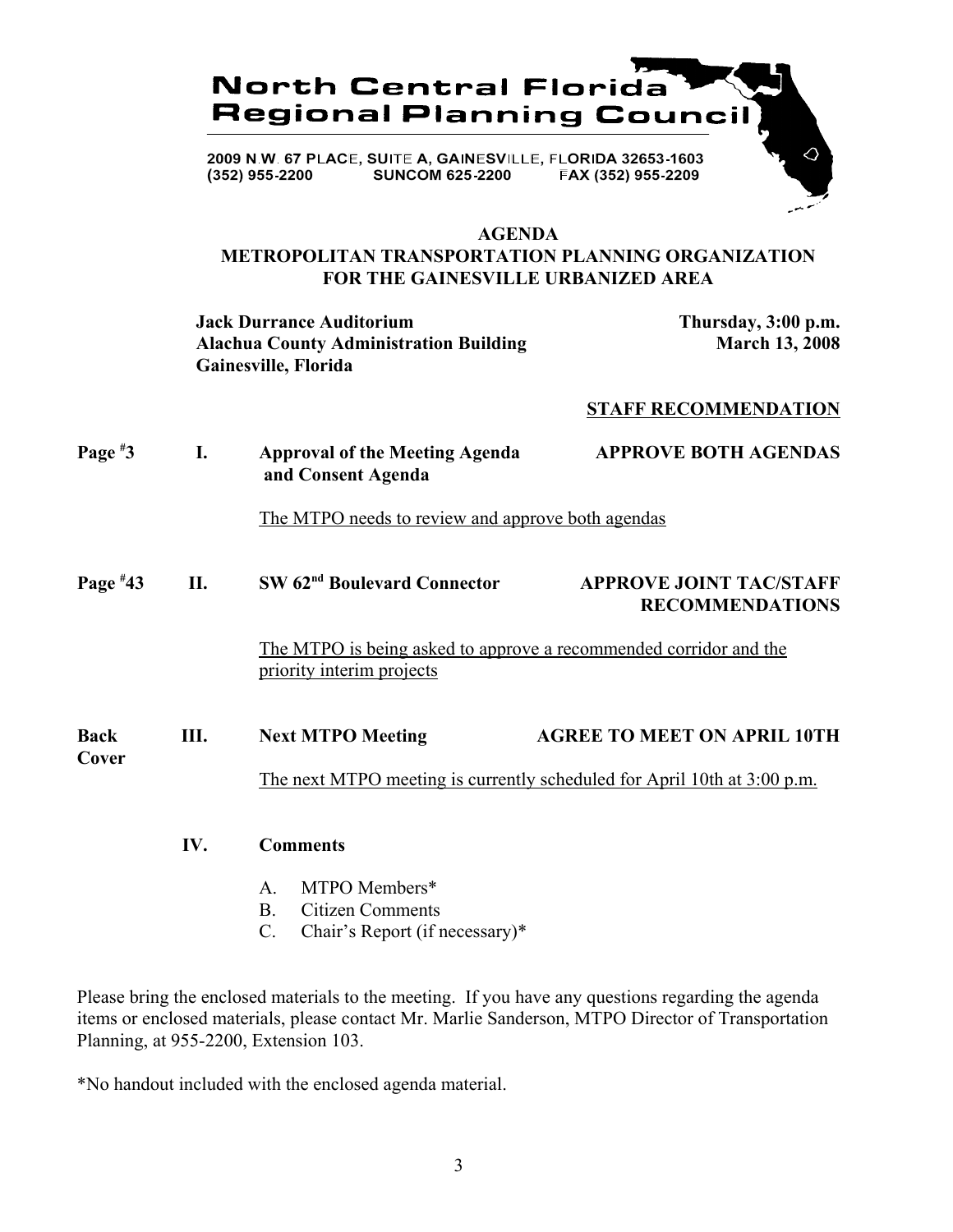

## **CONSENT AGENDA METROPOLITAN TRANSPORTATION PLANNING ORGANIZATION FOR THE GAINESVILLE URBANIZED AREA**

**Jack Durrance Auditorium Thursday, 3:00 p.m.** Alachua County Administration Building March 13, 2008 **Gainesville, Florida**

## **STAFF RECOMMENDATION**

#### **Page # 7 CA. 1 MTPO Minutes- February 14, 2008 APPROVE MINUTES**

This set of MTPO minutes is ready for review

### **Page # 17 US 441 Resurfacing Project- Striped APPROVE JOINT CAC/TAC/ Bikelanes STAFF RECOMMENDATIONS**

In December, the MTPO asked FDOT to re-stripe the travel lanes on US 441 to add colorized bikelanes as part of this upcoming resurfacing project

### Page #25 CA. 3 **2035 Long Range Transportation Plan Update-** APPROVE STAFF  **Florida Administrative Weekly Advertisement RECOMMENDATION**

The MTPO needs to approve this "Notice to Professional Consultants" requesting letters of qualifications from consultants interested in working on this plan update

### **Page # 29 CA. 20 CA. 20 CA. 4 CA. 4 State Road 20 (Hawthorne Road) at NO ACTION REQUIRED SW 35th Terrace**

At the February meeting, FDOT was asked to research if a flashing yellow-caution light could be installed at this intersection

### **Page # 34th Street) 34th Street**)- **NO ACTION REQUIRED Asphalt Path**

At the February meeting, FDOT stated that they would research what opportunities are available to replace the asphalt sidewalk